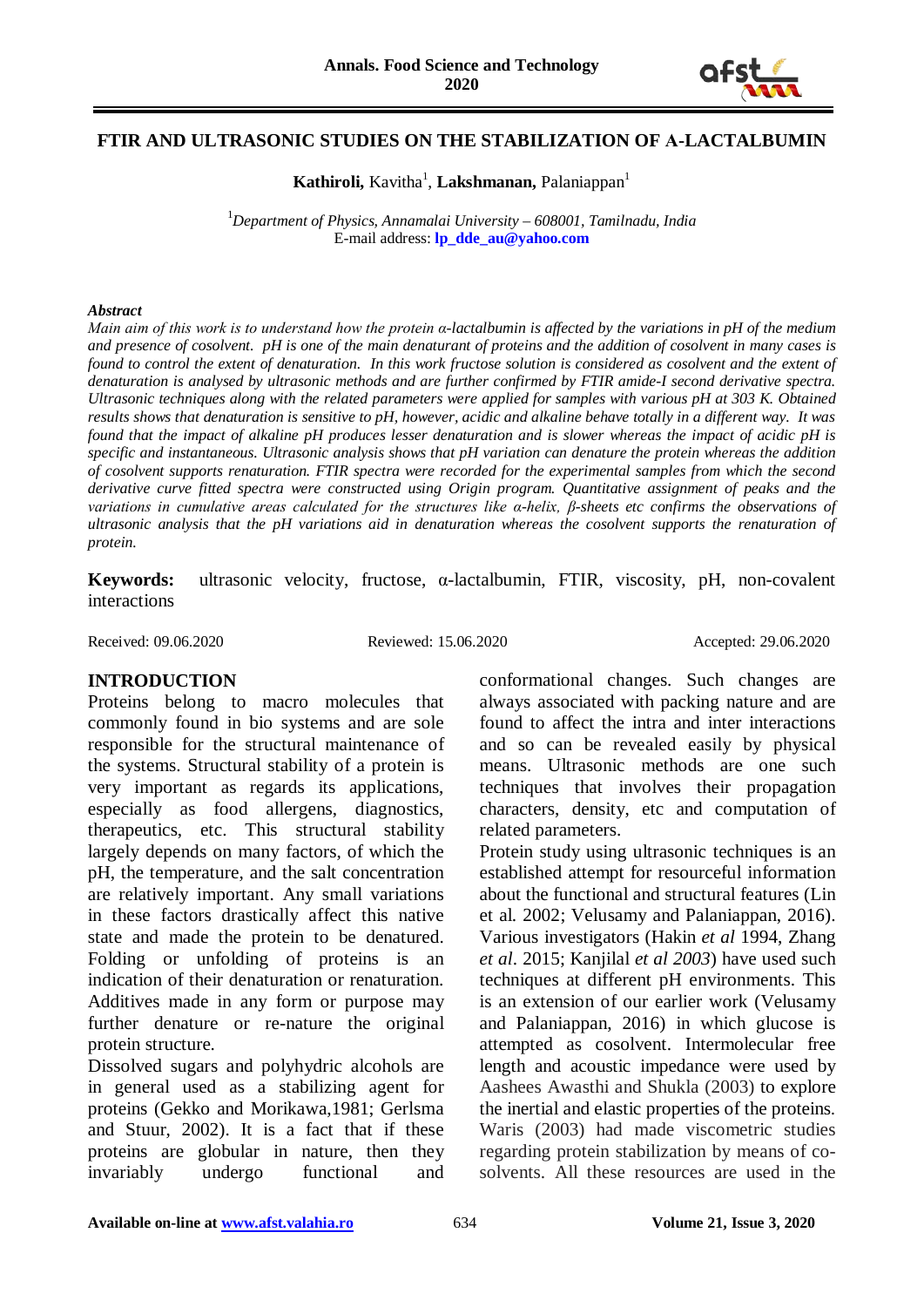

present work to analyze the importance of pH variations (from 2 to 12) and use of fructose as cosolvent in the structural pattern of αlactalbumin (α-LA) at 303 K using ultrasonic techniques. Further, the outcomes of the analyses are confirmed by FTIR studies in the same systems.

## **BACKGROUND INFORMATION**

D-fructose, simply mentioned as fructose in this work, is a popular monosaccharide for which ample information are available in literature (Satyanarayana 2000)

Protein can be denatured by many ways. Based on the type or agent of denaturation, either the internal disulfide bonds or the amide bonds between peptide linkages will be ruptured and cause denaturation (Tatsumi et al. 1998). In the present study, pH and the cosolvent are the main agents of protein stability parameters and both have nothing to do with internal bonds. Further pH is closely associated with the zwitterions (pI) and to maintain it, phosphate buffers were used, as followed by Waris et al (2001) and Green (1993). Care should be taken so as to avoid protein aggregation for which Belyakova et al., (2003) have chosen an ionic strength of  $0.005$  mol dm<sup>-3</sup> for the experiments. Same is adopted in this work also by using monobasic and dibasic sodium phosphates in buffer, as done by Elving et al (1956).

Parameters measured in this work comprises of ultrasound velocity (u), density ( $\rho$ ), viscosity (η) and surface tension  $(\tau)$ . Four absolute parameters that are calculated from the measured values are adiabatic compressibility (β), intermolecular free length  $(L_f)$ , acoustic impedance (z), relaxation time (t). Additionally three relative parameters were also evaluated namely relative association constant  $((R_A))$ , the partial apparent specific volume  $(\varphi_{v})$  and the partial apparent specific adiabatic compressibility  $(\varphi_k)$ .

As regards the stability of protein structure and functions, the surrounding environment and the associated components play a crucial role. Such entities always affects the static and dynamic properties the system. Of the four measured parameters here, the two static properties *viz.*,

density and surface tension, are important in the sense that they can reveal the structural / conformational changes in the system. The other two measured parameters are dynamic properties and they are able to reveal the associated functional changes.

The validity of any measurement is checked by their uniqueness in various calculations that involves these parameters. This is attempted by considering different thermo acoustical parameters of significant meaning. In literature so many thermo acoustical parameters are available to define well about a material or medium. All these parameters basically define either the static tendencies or the dynamic tendencies and even the inter dependence of static and dynamic nature.

Keeping these concepts in mind, all the three groups of calculated parameters are considered in this work. The adiabatic compressibility and the intermolecular free length are the two for structural studies, the acoustic impedance and the acoustic relaxation time are the two for the functional studies and the relative association is the interdependence parameter of static and dynamic properties.

Further, there are quite possibilities for the temporary changes or shifts in the system and they have been studied using the two apparent parameters viz., apparent adiabatic compressibility and the apparent volume. For the purpose of generalizing and standardising the parameters as per the definitions (Robert et al., 1997), the last two parameters are taken as partial apparent specific volume and partial apparent specific adiabatic compressibility. These two are macroscopic entities and are sensitive to protein stability and dynamics (Nolting and Sligar 1993; Kharakoz and Sarvazya 1993).

Fructose quantity is chosen to be 1 M as adopted by Campbell and Farrell (2006) as this concentration doesn't affect amino acid residues in the chain. Further this concentration is apt for the term 'specific' in the last two parameters. Same way, protein concentration taken in the present work (5 mg/ml), though extremely quite high in terms of physiological values, it is worth to note that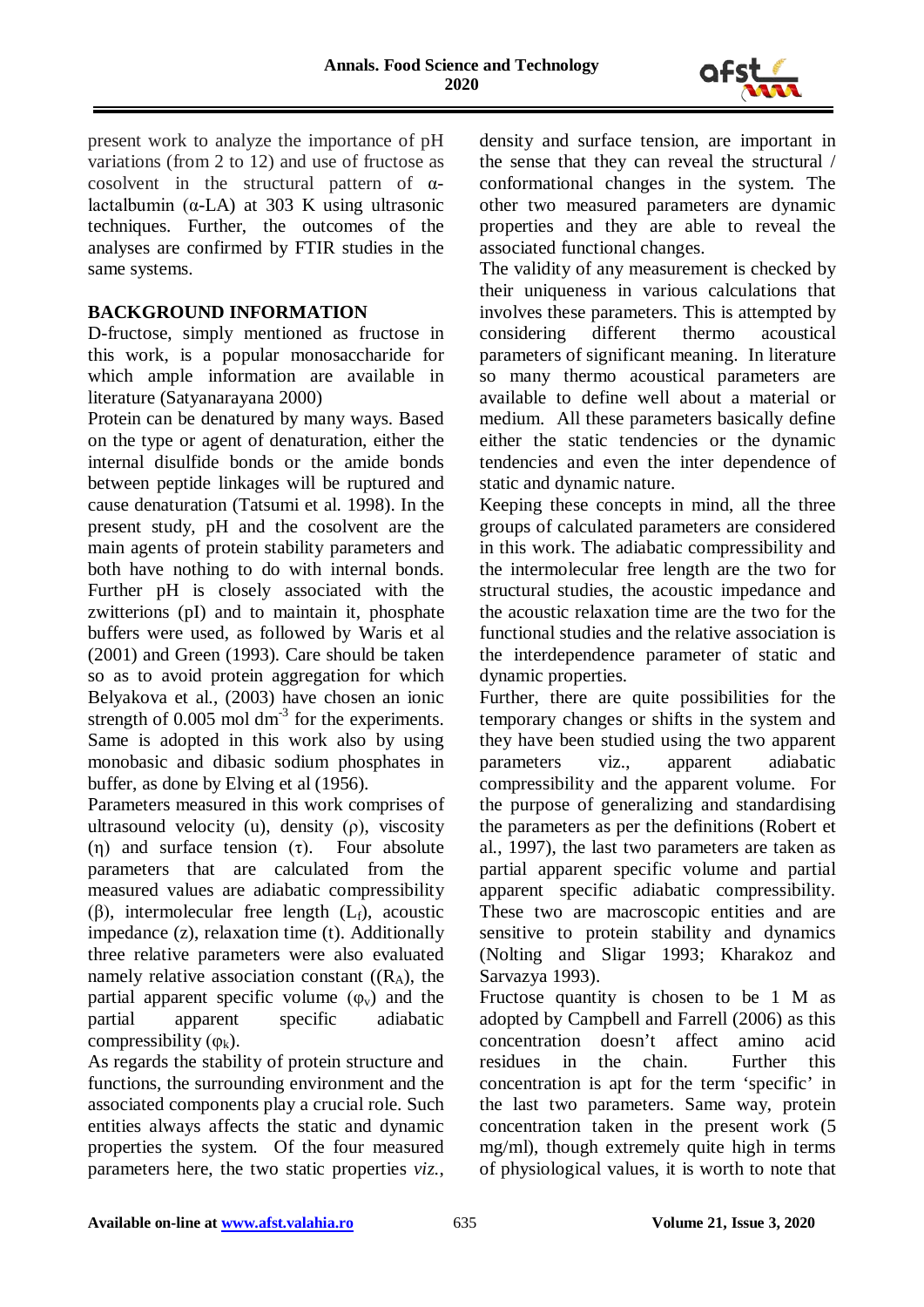

this is needed to have good reliable ultrasonic values and the same can be extended for biosensor application studies (Malhotra et al., 2017). Thus the present study is well planned to analyze the situation in all possible dimensions with the available ultrasonic data.

Fourier transform IR spectroscopy is one of the recognized powerful tool in protein studies. (Noguchi 2007; Schultz 2000; Ramajo et al. 2005). Secondary structural components (αhelix, β-sheet etc) of proteins are used in the present study to confirm the observed influences of pH and cosolvent on the protein stability. It is better to remind that the X-ray structure of bovine native α-LA (Acharya 1991) has α-domain, β-domain, Trp residues, S-S bridges and residues of coordination of  $Zn^{2+}$  ions and they are shown in blue, green, blue, yellow and red colour respectively in Fig 1. More details of these domains are also provided by Permyakov and Berliner (2000).

## **MATERIALS AND METHODS Materials**

Chemicals of purity more than 99% are used in this work. Lactalbumin solution (5 mg/ml) was prepared using the powdered α-lactalbumin purchased from Sigma Aldrich. Buffers in acidic and alkaline range (pH 2,5,7,9 and 12)

using 0.2 M aqueous sodium phosphates (NICE chemicals) were prepared. Protein (L) dissolved in these buffers (B) forms System I (B+L) whereas the same with the addition of 1 M fructose (F) solution as cosolvent forms the system II (B+F+L).

Measurements were made using the properly preserved stock solution after ensuring the attainment of thermal equilibration (303.00  $\pm$ 0.01 K). Digital pH meter (Model-HI-98107, HANNA Instruments) is used for pH measurement.

#### **Measurements**

Four basic properties viz., density, sound velocity, viscosity and surface tension were attempted in this work. Repeated closely matching trials were made for each measurement that generates a satisfactory standard deviation (not shown here) and finally the average of the observations is reported. Temperature control  $(\pm 0.01 \text{ K})$  is maintained by a water thermostatic bath (Ragaa Industries, Chennai, India

Specific gravity bottle (5 ml) method was used for density measurement, accurate to  $\pm 0.0001$ kgm-3 . Mittal's model F-81 ultrasonic interferometer, 2 MHz was used for velocity measurement, accurate to  $\pm 0.1$  ms<sup>-1</sup>.



**Fig 1.** X-ray structure of bovine  $\alpha$ -LA [24]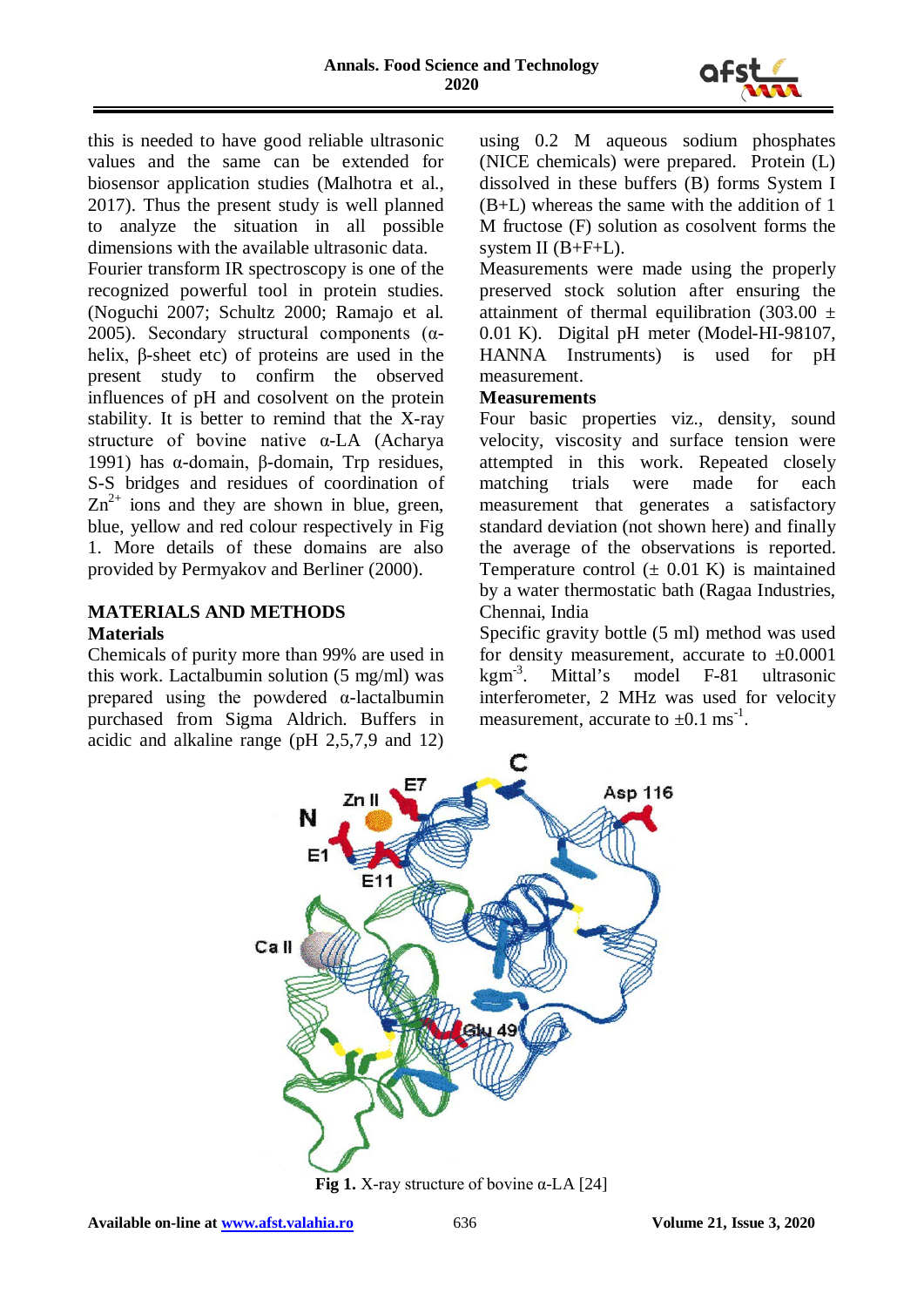

Ostwald's 10 ml viscometer for viscosity measurement (accurate to  $\pm$  0.001 mNsm<sup>-2</sup>) and drop (by platinum-iridium Du Nouy ring) weight method for surface tension, accurate to ±0.0001 kg were also carried out. All measurements were made at 303 K. Details of measurements, instruments and the procedures adopted are available in one of our earlier work (Palaniappan and Velusamy 2004).

Transmission mode FTIR Spectra (resolution of 1.0 cm-1 ) of proteins were recorded in the region  $4000-450$  cm<sup>-1</sup> by a FTIR (PERKIN ELMER) spectrometer at Sophisticated Analytical Instrument Facility Lab, Indian Institute of Technology, Madras, India. Appearance of amide I bands at 1659, 1650,  $1640$  and  $1624$  cm<sup>-1</sup> of α-LA clearly confirms its purity as Boye et al., (1997) have noticed same peaks in their work.

**Calculation of thermo-acoustical parameters** As stated earlier, the chosen thermo acoustical parameters are calculated using the following standard relations (Swain and Priyadarshini 2010; Velusamy et al., 2007; Walter et al., 1995; Ravichandran and Ramanathan 2010; Kadi et al., 2006).

| $β = [ρu2]-1$                                                   | (1) |
|-----------------------------------------------------------------|-----|
| $L_f = K_T \beta^{1/2}$                                         | (2) |
| $Z = \mathbf{u}\rho$                                            | (3) |
| $t = [4\eta/3u^2\rho]$                                          | (4) |
| $R_A = [\rho/\rho_0] [u_0/u]^{1/3}$                             | (5) |
| $\varphi_{v} = 1/\rho_{o} + [\rho_{o} - \rho]/[C_{p} \rho_{o}]$ | (6) |
| $\varphi_{k} = \beta_{o} [2\varphi_{v} - 2[u] - 1/\rho_{o}]$    | (7) |
| where $K_T$ is 199.53 x 10 <sup>-8</sup> in S.I system at 303   |     |

K,  $\rho_0$ ,  $u_0$  and  $\rho$ , u are respectively the density and sound velocity of the solvent and solution, concentration of protein is  $C_{p}$ , adiabatic compressibility of the solvent is  $\beta_0$  and [u] is

|            | Density $(\rho)$ |               | <b>Sound</b>  | velocity      | <b>Viscosity</b> | (n)           | <b>Surface</b>            | tension       |  |  |  |  |  |
|------------|------------------|---------------|---------------|---------------|------------------|---------------|---------------------------|---------------|--|--|--|--|--|
| pH         | $\mathrm{kgm}^3$ |               | $(u)$ m       |               | $mNsm-2$         |               | $(\tau)$ Nm <sup>-1</sup> |               |  |  |  |  |  |
|            | <b>System</b>    | <b>System</b> | <b>System</b> | <b>System</b> | <b>System</b>    | <b>System</b> | <b>System</b>             | <b>System</b> |  |  |  |  |  |
|            | $(B+L)$          | $(B+F+L)$     | $(B+L)$       | $(B+F+L)$     | $(B+L)$          | $(B+F+L)$     | $(B+L)$                   | $(B+F+L)$     |  |  |  |  |  |
| $\sqrt{2}$ | 1018.4           | 1092.6        | 1552.2        | 1585.8        | 0.9121           | 1.2011        | 0.2343                    | 0.2465        |  |  |  |  |  |
|            | 1020.2           | 1076.9        | 1538.7        | 1579.6        | 0.7527           | 1.0971        | 0.2477                    | 0.2543        |  |  |  |  |  |
|            | 1019.6           | 1070.5        | 1533.0        | 1568.4        | 0.8231           | 1.2832        | 0.2492                    | 0.2421        |  |  |  |  |  |
| 9          | 1021.4           | 1075.4        | 1539.8        | 1599.3        | 0.8228           | 1.3122        | 0.2426                    | 0.2311        |  |  |  |  |  |

**Table 1:** Measured Parameters at various pH

the relative specific sound velocity increment given as.

 $[u] = [u-u_0]/u_0C_p$  (8)

Further, the three relative parameters viz,  $R_A$ ,  $\varphi$ <sub>v</sub> and  $\varphi$ <sub>k</sub> are calculated for the system of B+F+L by treating B+F as solvent. The necessary observations for this solvent were also made separately.

# **RESULTS AND DISCUSSION**

Various measured parameters for system I and system II 303 K are in Table 1, whereas Table 2 shows the calculated values of first four thermo-acoustical parameters. Other calculated parameters against various pH values are depicted in Figs 2 to 4 respectively. Fig 5 is the recorded primary spectra of system I and II measured in pH 2, 5, 7, 9 and 12 at 303 K. The second derivative curve fitting spectra were sequentially depicted in Fig 6. Various assigned amide I frequencies for the secondary structure of protein are listed in Table 3 (Carbonaro and Nucara 2010; Dong et al., 1990). The assignment of peaks and their areas for each pHs were listed in Table 4. The consolidated quantitative measurement of these secondary structures in α-LA system with and without cosolvent is given in Table 5.

# **Measured parameters**

The amount of mass accumulated in unit volume is referred as density and the accumulation of hydrogen ions is termed as pH. Density variation with respect to increase in pH reveals the influence of more number of hydrogen ions on the other components present in the system.

12 1033.2 1082.3 1561.2 1598.2 0.8991 1.3029 0.2014 0.2225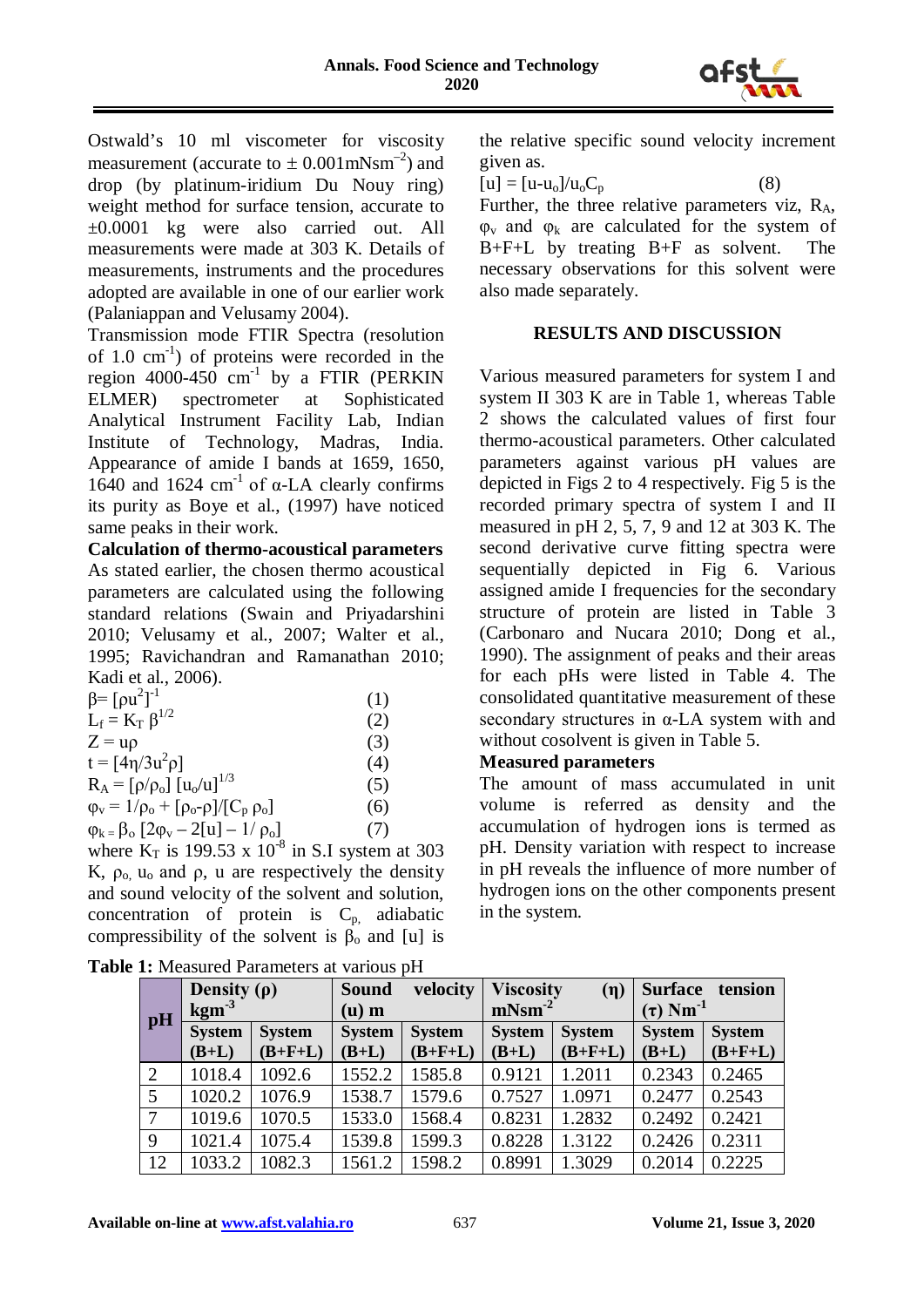

In all experimental solutions, either in system I or in system II, the amount of other component(s) protein and/or fructose is same whereas variation exists only in hydrogen ion concentration. Invariably, whether the fructose is present or absent, the ρ value is minimum at pH 7 and increases with acidic or alkaline pH is evident as per Table 1. A neutral pH cannot be attributed to structure breaking or structure making effects and hence the structure existing at this pH is taken as the native or primary helical structure of lactalbumin.

The planar and rigid peptide bonds are the major part of the primary structure. N terminal is having free amino group and the C terminal is having acid group. Acidic pH leads to positively charged amino acid with less mobility and coils of larger radius. The alkaline pH leads to negatively charged amino acid with high mobility but coils of smaller radius. It is good to note that the presence of fructose reduces the denaturation effect especially at extreme pH. This is the reason for the density reduction at pH 7 and is the most compact state.

On observing the sound velocity values (in Table 1) least value is found at pH 7 and higher at extreme pH. Moreover pH 2 and pH 7 records the almost same u value. Velocity being a dynamic character largely depends on the cohesion and mobility factors. In addition to the coiling or uncoiling mobility factors, the asymmetric α-helix of lactalbumin, suggests the mobility difference of C and N-terminal. The N-terminal with slight positive charge and C-terminal with slight negative charge (Walter et al., 1995) forms a dipole and it promotes the stability of α-helix. This also enhances the cohesion between the components. Literature reveals that amides can be converted in to their corresponding acids by pH variations (Walter et al., 1995; Ravichandran and Ramanathan 2010). As acids are in general cohesive and interactive, a higher sound velocity is observed at pH 12.

The perusal of Table 1, sound velocity for system II, reveals that the addition of fructose largely enhances the magnitude of sound velocity, though the trend remains unaltered.

This large association is revealed by the increasing ultrasonic velocity (Kadi et al., 2006; Carbonaro and Nucara 2010; Dong et al., 1990; Cabilio et al., 2000). This trend of velocity may be taken to the indication of formation of intermolecular hydrogen bonding between solute-cosolvent molecules. This may either be weak types such as the van der Waals interactions or electrostatic interactions or the strong types that includes ion-dipole interaction (Miecznik and Golebiewski 2004). The net effect of all these non-covalent interactions forms the basis for the sound velocity increase. Viscosity is another dynamic parameter measured here. This property can be explained by considering the basic features responsible for viscosity. In other words, the separation between the layers and their area are the main parameters. Lactalbumin at pI, which is around pH 5 (Palaniappan and Velusamy 2004), possess single chain, has no layers. This suggests less viscosity. But in other pH values, multi chain with many layers will be formed that leads to higher viscosity. Also in acidic pH, larger area coils and hence large viscosity can be expected. Thus viscosity will be least, larger and largest at pI, alkaline and acidic extremities respectively. Formation of more coils indicates the more denaturation of protein. Presence of fructose further increases the surface area and hence viscosity increases irrespective of pH range.

Cosolvent addition leads to increase the magnitude of η. This increase in η is reflected in the build-up of intermolecular interactions. In the Rayleigh scattering studies, Paolantoni *et al.* (2007) revealed that the glucose addition in aqueous reduced the water dynamics. It is a tacit assumption here that fructose may also behave so. A decrease in dynamics is reflected by an increase in viscosity as found in the present study. Thus it is evident that the cosolvent, fructose, is found to play a significant role in the system.

Surface tension is again a static property and in the case of solution, it characterizes the nature of solute rather than the solvent. For the system I in the present work, higher  $\tau$  value is at pH 5 that reflects the significance of iso-electric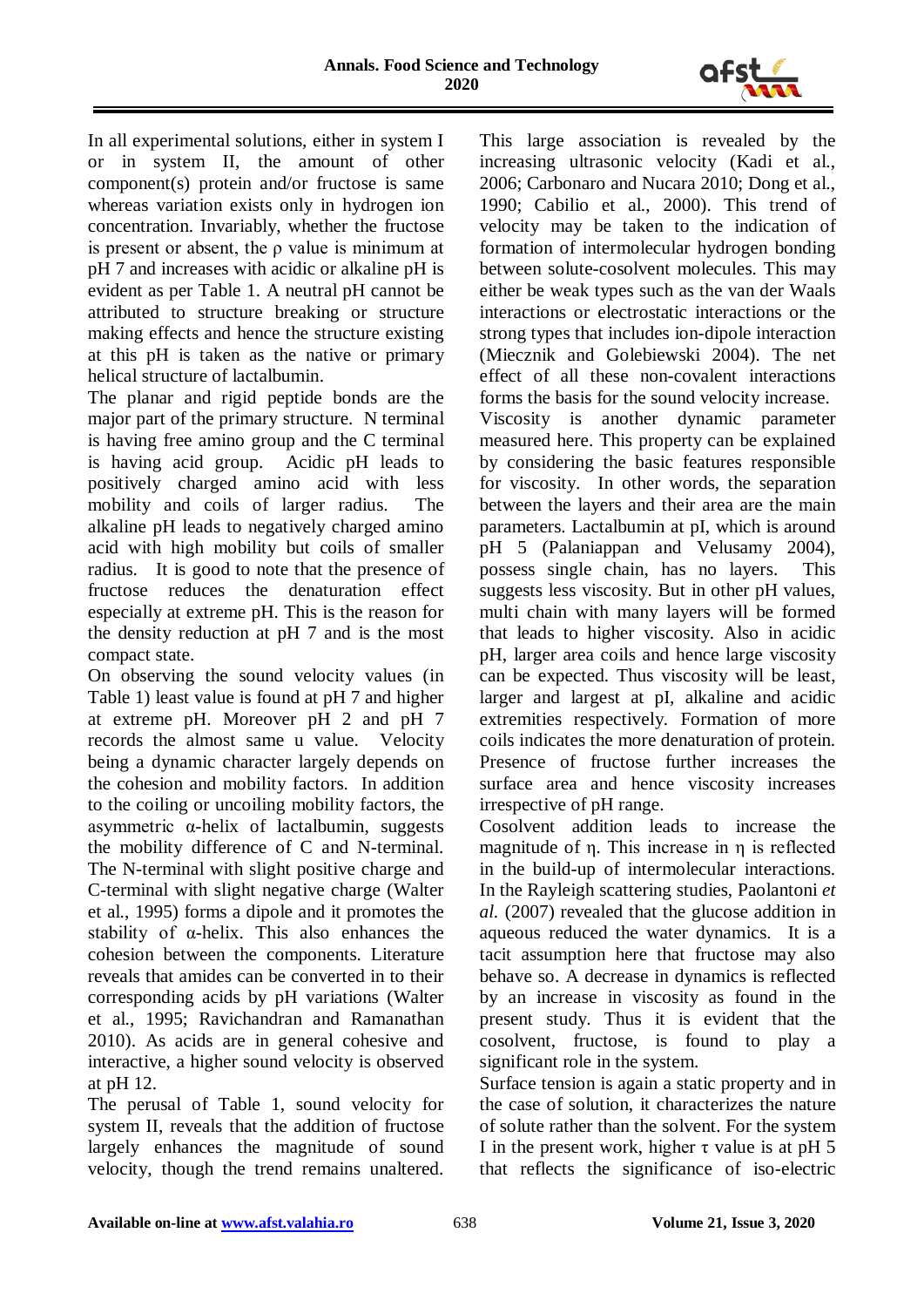

point of proteins at which a protein is in the undisturbed state. As the protein is in unstrained condition, the value of  $\tau$  observed is solely due to the solvent (pure buffer) for system I. This is verified experimentally by measuring the surface tension of pure buffer (not shown here). The  $\tau$  at other pH values show the influence of protein in the chosen solvent and it is interesting to notice the higher surface activity of proteins near their isoelectric point (pI). Thus their surface tension reduces as they are away from their pI. The primary helical structure is linear than a coiled structure. Coiled patterns are always with least radius and lower surface area that can have minimum surface tension. Thus surface tension is found to be maximum at the native state. Observed values of surface tension reassure the suggestions made earlier. This maximum  $\tau$  value for lactalbumin at its isoelectric point is also confirmed by Belton and Twidle (1940) in their work.

For the stability of a dissolved solute in a solvent, the solute (protein) should not form further tiny cavities, or pockets, within the solvent or in solution. If the surface tension is more, then it is the protein may not form any cavity and the stability will be enhanced. The influence of cosolvent on the energy requirement conditions for forming a cavity in the solvent was demonstrated by Breslow and Guo (1990) and shown that it is reflected in the increased magnitude of surface tension. In this study, the cosolvent addition increases the surface tension and reduces the cavity formation lactalbumin and hence their stability got increased.

### **Calculated parameters**

The perusal of Table 2 shows that it contains the calculated values of standard thermo acoustical parameters such as the adiabatic compressibility, intermolecular free length, acoustic impedance and the relaxation time.

Compressibility is the reciprocal of bulk modulus and it reveals the space that is available freely in the medium. An orderly structure is always tightly packed and has minimum compressibility. As the changes in the structural patterns are so fast, it is aptly called as adiabatic compressibility. Adiabatic compressibility, free length etc always best reveals the arrangements in the structure. Gekko *et al*. (1986) have established that a positive compressibility can be noticed for the globular proteins while a negative is for their constitutive amino acids due to the hydration effect. Thus it is evident that the protein interior will have very high compressibility.

In the present case, system I of Table 2 indicates that  $\beta$  and  $L_f$  forms one similar trend whereas the z and  $\tau$  shows an exactly reverse trend with pH variations as well as with addition of cosolvent.  $\beta$  and  $L_f$  are positive for the considered system. It means that large number of cavities is available in the protein molecules and the solvation effect is overruled by these cavities. Higher  $\beta$  (pH 5) is indicative of native state whereas lower β (pH extremities) indicates denatured state. The addition of fructose occupies the available cavities or voids, as said in an X-ray crystal structure study (Acharya et al., 1991) and hence the magnitude of compressibility as well as free length decreases with the presence of fructose.

|                | $\beta \times 10^{10}$ Pa <sup>-1</sup> |           |                                | $L_f \times 10^{11}$ m |               | $Z \times 10^{-6}$ kgm <sup>-2</sup> s <sup>-1</sup> | $t \times 10^{10}$ s           |           |  |
|----------------|-----------------------------------------|-----------|--------------------------------|------------------------|---------------|------------------------------------------------------|--------------------------------|-----------|--|
| $\mathbf{p}$ H | <b>System</b><br><b>System</b>          |           | <b>System</b><br><b>System</b> |                        | <b>System</b> | <b>System</b>                                        | <b>System</b><br><b>System</b> |           |  |
|                | $(B+L)$                                 | $(B+F+L)$ | $(B+L)$                        | $(B+F+L)$              | $(B+L)$       | $(B+F+L)$                                            | $(B+L)$                        | $(B+F+L)$ |  |
| 2              | 4.0755                                  | 3.6395    | 4.0280                         | 3.8065                 | 1.5807        | 1.7323                                               | 4.9564                         | 5.8285    |  |
| 5              | 4.1400                                  | 3.7216    | 4.0598                         | 3.8492                 | 1.5697        | 1.7010                                               | 4.1549                         | 5.4439    |  |
| $\overline{7}$ | 4.1733                                  | 3.7975    | 4.0761                         | 3.8882                 | 1.5630        | 1.6789                                               | 4.5801                         | 6.4972    |  |
| 9              | 4.1292                                  | 3.6355    | 4.0545                         | 3.8044                 | 1.5727        | 1.7198                                               | 4.5301                         | 6.3607    |  |
| 12             | 3.9709                                  | 3.6173    | 39760                          | 3.7949                 | 1.6130        | 1.7297                                               | 4.7604                         | 6.2840    |  |

**Table 2:** Calculated Values of Adiabatic compressibility (β), Intermolecular free length (Lf), Acoustic impedance (Z) and Relaxation time (t)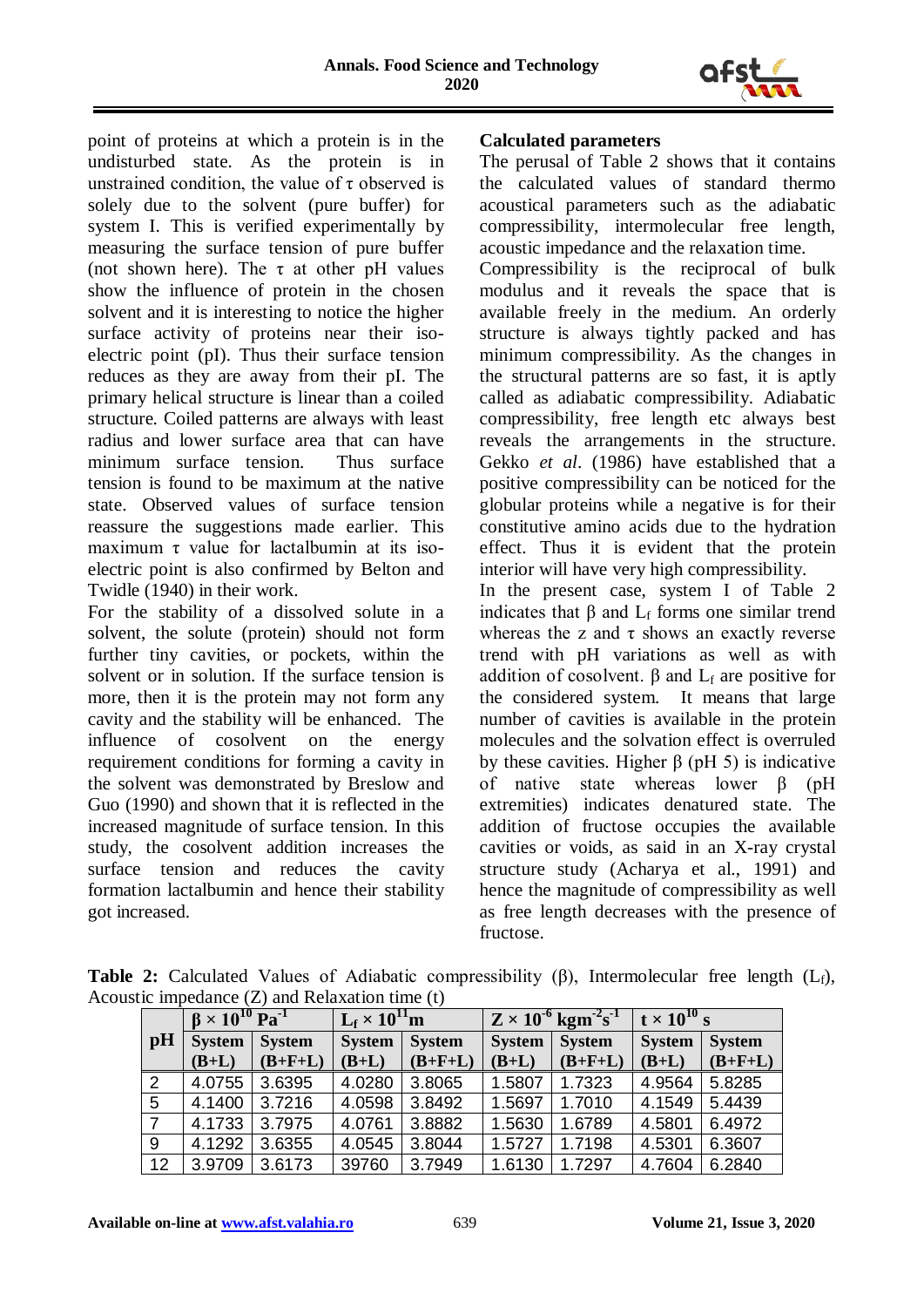

The observed trend is also in line with the observations of Chanasattru *et al.* (2007) wherein the effect of cosolvent on the variations of molecular characters of globular proteins was discussed. All these studies indicate that inclusion of cosolvent decreases the effective volume and hence the adiabatic compressibility. This may be due to the increased intramolecular bonding and the expulsion of water-containing voids by the added cosolvent (Sarat and Pragnya 2010). This view is supported by Timasheff (1992) wherein he observed that the cosolvent increases the osmotic pressure acting on the proteins. This clearly explains the observed minimum value of  $\beta$  and  $L_f$  at pH extremities of system II.

Table 2 (System I) shows that, cosolvent is there or not, the z of lactalbumin at pH 7 and pH 5 is almost same, minimum being at pH 7. This factor is governed by the elastic and inertial nature of the medium, thus there is a fluctuation at these pH values. Again this represents the reduction in non-covalent interactions and lends a support to the previous view of native state at pH 5 and denatured at pH extremities. Though the trend is same, addition of fructose is reflected by an increased magnitude of z, thereby indicates the constraints imposed on the system. This specifically establishes that fructose has a

significant role on the structural variations of lactalbumin. Since the medium is basically aqueous and is having large number of ions fructose addition increases the electrostatic, hydrophobic and hydrogen bonding interactions and leads to a more compact form. Thus, the protein stabilization got improved.

The relaxation time (t) provides better insight in to the molecular interactions. As observed in Table 2, t values are having specific variations with change in pH from iso-electric point but the increasing pH towards alkaline is less pronounced. The mobility variations caused in this pH can again be attributed to this observed trend. As found in other parameters, the variations in t shows that the inclusion of fructose supports the compactness of the medium thereby improve the stability of proteins.

The comparative strength of static to dynamic nature of concerned solute (protein) is often termed as relative association  $(R_A)$ . The discussions made so far shows that the primary helical structure exists either at pH 5 or at pH 7. The consideration of  $R_A$  clearly confirms the same view. The perusal of Fig 2 shows that for both systems,  $R_A$  is very close to 1.0000 and it means that static and dynamic nature are equal to each other and this is the highly compact state. The deviation from unity at other pHs, represent the denaturation.



**Fig 2:** Trend of Relative Association with pH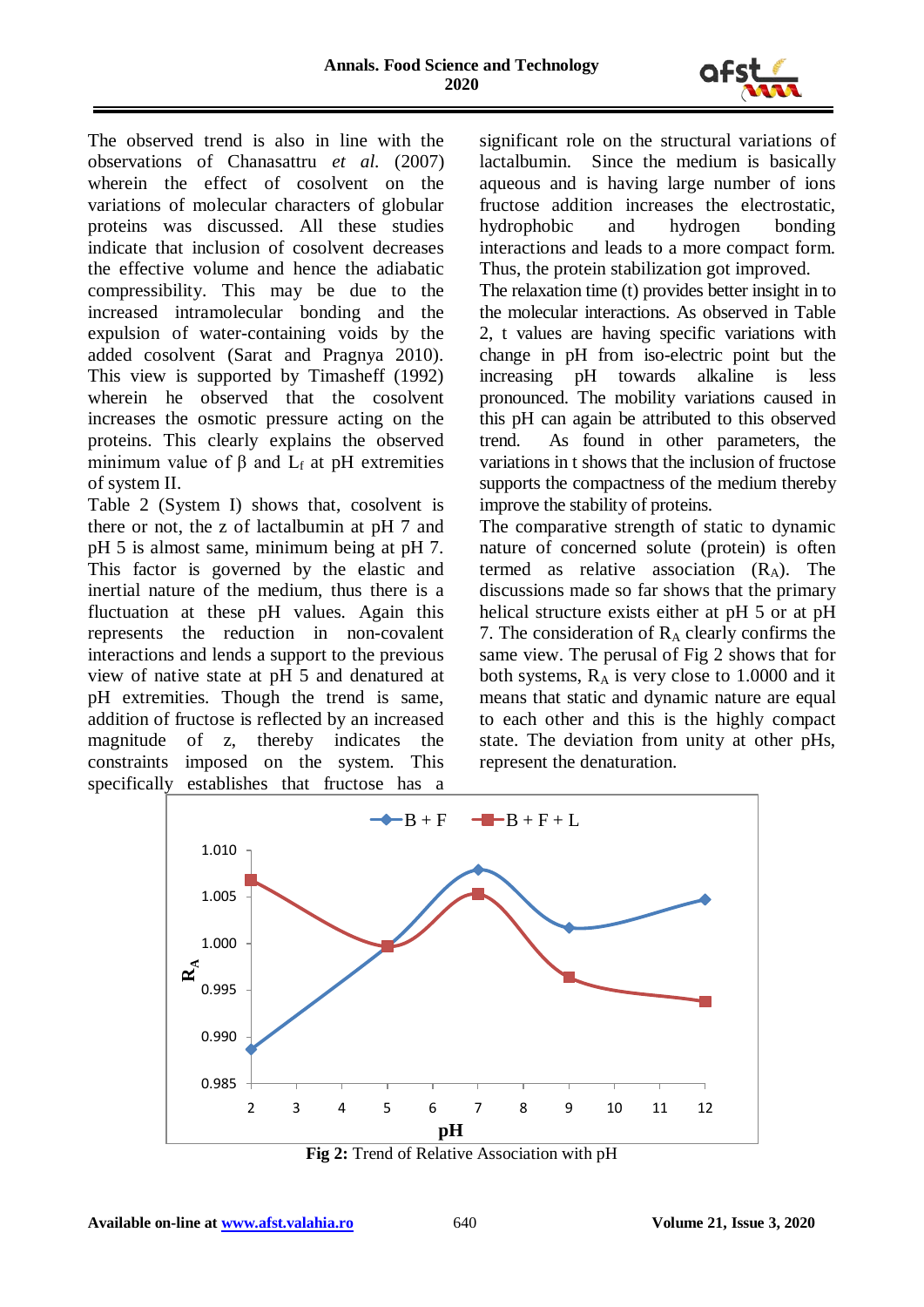

Further it is also evident that fructose aids in keeping the  $R_A$  to be more closer to unity at all pH and the absence of fructose keeps the  $R_A$  to deviate from unity. Thus, fructose addition aids the renaturation process. The already stated renaturation mechanism is again holds good. The increased intramolecular binding and the expulsion of water-containing voids and in the protein interior on one hand and the strong interaction between water and cosolvent on the other hand are the main attributes for these observed trends. The collective effect of these two opposing process tends to reduce the denaturation of proteins.

An effect or change produced by sound propagation is never permanent but always transient hence they are only apparent, not absolute. It is worth to note that these apparent changes can demonstrate interesting results. Proteins are only a component of the system and thus the volume and the compressibility in terms of their partial apparent specific values are aimed in the present work.

It was mentioned that both the partial apparent specific volume  $(\varphi_v)$  and partial apparent specific compressibility  $(\varphi_k)$  of the globular protein molecule have three major contributions (Breslow and Guo 1990; Gekko and Noguchi 1979) *viz.,* one due to intrinsic part, the second due to the cavity part and the one more due to salvation.

For globular aqueous proteins, as regards volume, the cavity term is always positive and the solvation term is negative, thereby cancelling each other. This implies that the intrinsic volume of a globular protein mostly represent its partial apparent specific volume (Gekko and Hasegawa 1986).

For globular proteins dispersed in water, as regards the compressibility, the intrinsic term will be very small, the cavity term is highly positive and the solvation term is highly negative (Gekko and Noguchi 1979). Hence, the measured partial apparent specific adiabatic compressibility of a globular protein is mainly determined by a balance of the cavity and solvation contributions.

Keeping these facts in mind and on inspecting Figs 3 and 4, it is clear that for system I,  $\varphi$ <sub>v</sub> and  $\varphi_k$  show that the undisturbed compact state of lactalbumin is at pH 7. As the magnitude of  $\varphi$ <sub>v</sub> and  $\mathbf{\omega}_k$  is closer to unity, pH 7 assures the most compact state. For other pH values, on protein addition,  $\varphi_{v}$  got increases but  $\varphi_{k}$  decreases. Presence of fructose in acidic extremity generates negative values that suggest the reduction in intrinsic volume and uncontrolled formation of cavities. This suggests the acidic and alkaline extremity produced more denaturation compared to other pHs and also cosolvent addition supports the protein renaturation.



**Fig 3:** Trend of Partial Apparent Specific Volume with pH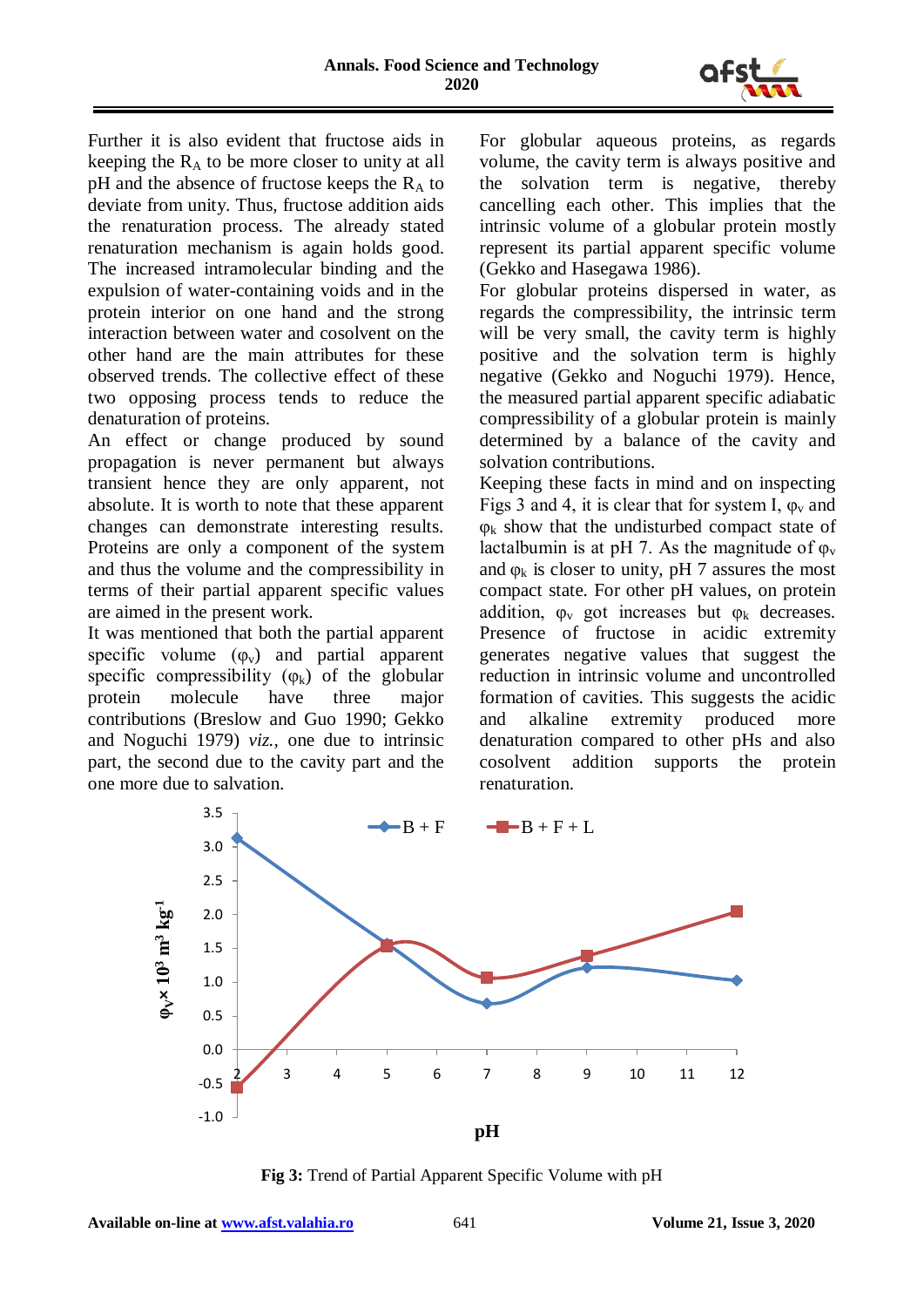





All these above discussions generate a clear cut picture about the impact of fructose on the stabilization of lactalbumin. Acidic or alkaline extremity drastically leads to protein denaturation in which the side chains are the most affected part rather than the main chain. Native protein molecules are having non-polar side chain groups whereas the fructose are having polar environment. Thus a tendency would be created so as to enter into the interior of protein. At the same time, this would be also supports protein stability in the chosen solvents, thereby nullifying or reducing the effect of extreme pH factors.

Further, this interpretation also in line with the findings of Timasheff (2002) and Miyawaki (2009) where in the refolding of a protein is said to be by the preferential exclusion of water molecules from the surrounding protein in solution and the preferentially excluded solute stabilizes the protein.

For the confirmation of these ultrasonic observations and findings, FTIR study was made in these systems. Fig 5 shows the primary spectra of both systems at 303 K for the whole FTIR range. Specific variations are found in the spectra for the variation of pH as well as the presence of fructose.

Walter et al (1995) have pointed out that the variations in pH largely affects amide region of proteins and hence for clarity and specificity, among the various characteristic IR bands of α-LA (Bandekar 1992) the amide I region is selected for the present work.



**Fig 5.** Primary FTIR spectra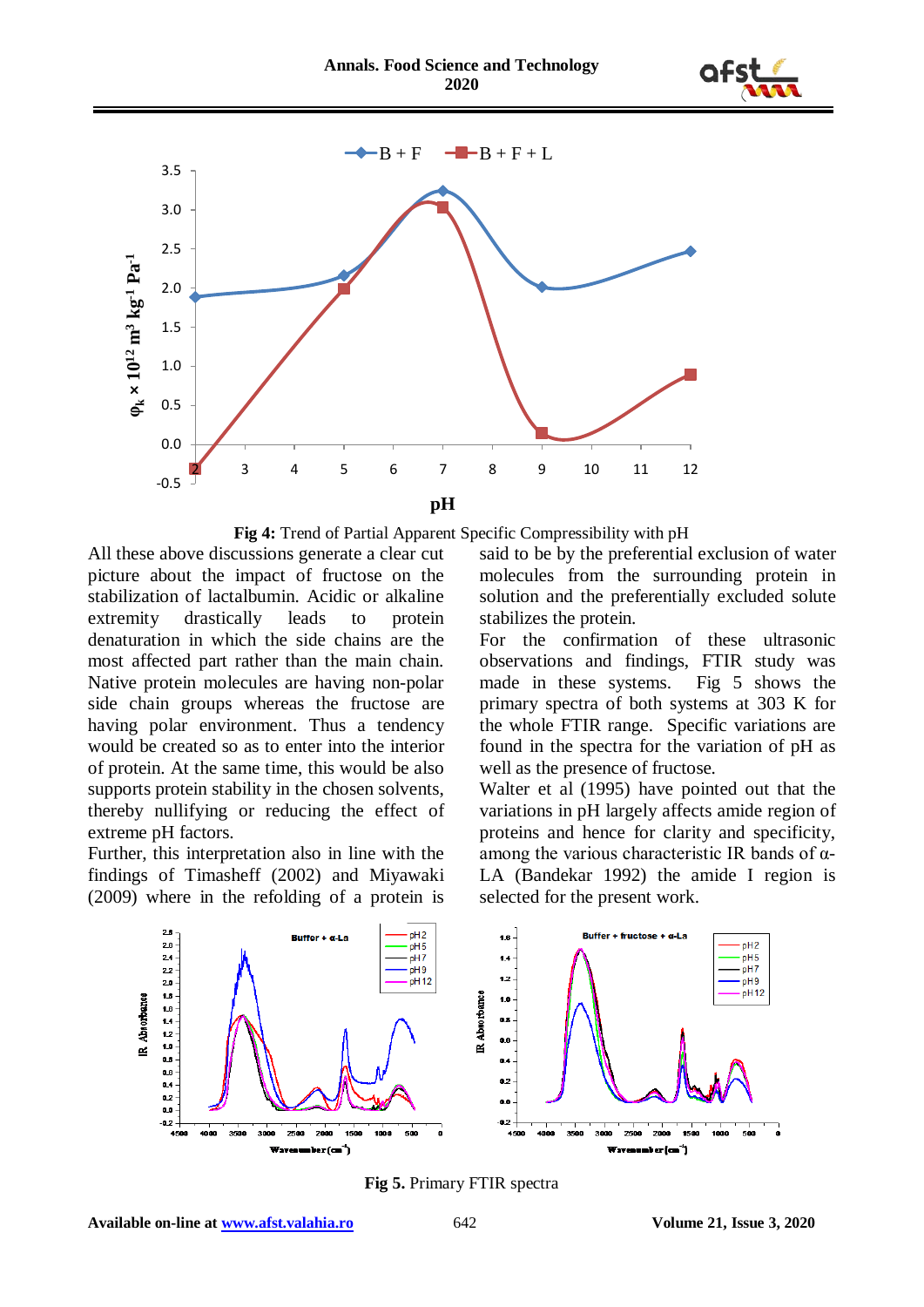

| <b>Secondary</b><br>structure | <b>Frequency</b><br>range<br>$\text{cm}^{-1}$ | Average<br>frequency<br>$\text{cm}^{-1}$ |  |  |  |
|-------------------------------|-----------------------------------------------|------------------------------------------|--|--|--|
| $\alpha$ -helix               | 1,630                                         | 1,630                                    |  |  |  |
|                               | 1,648-1,660                                   | 1,654                                    |  |  |  |
| $3_{10}$ -helix               | 1,660-1,666                                   | 1,663                                    |  |  |  |
| <b><i><u>B</u></i></b> -sheet | 1,612-1,641                                   | 1,627                                    |  |  |  |
|                               | 1,626-1,640                                   | 1,633                                    |  |  |  |
|                               | 1,670-1,694                                   | 1,682                                    |  |  |  |
| β-turns                       | 1,662-1,684                                   | 1,678                                    |  |  |  |
| <b>Random</b> coil            | 1,640-1,650                                   | 1,645                                    |  |  |  |

**Table 3:** Amide I frequencies assigned to protein secondary structure in aqueous medium

Walter et al (1995) have pointed out that the variations in pH largely affects amide region of proteins and hence for clarity and specificity, among the various characteristic IR bands of  $α$ -LA (Bandekar 1992) the amide I region is selected for the present work. Amide I bands are supposed to be due to C=O group stretching and are in the range of  $1700$  to  $1600 \text{ cm}^{-1}$ . Assigned amide I frequencies to protein are listed in Table 3. (Carbonaro and Nucara 2010; Dong et al., 1990).

Of course the second derivative spectra are not projected here, the second derivative curve fitted spectra were sequentially depicted in

Fig6. Here, the counting of structure is made by consolidating all peaks and there is no specific significance in highlighting few peaks, other than clarity.

Origin 7.0 program was used to solve the Lorentzian function. The relative area of each peak was thus obtained. Assignments were made by comparison with literature (Carbonaro and Nucara 2010; Dong 1990; Kuwajima 1996). Table 4 lists these assignments and areas for each pHs and Table 5 shows all the consolidated quantitative measurement in  $\alpha$ -LA system.



**Fig 6.** Second derivative curve fitted FTIR spectra at various pH – Amide I region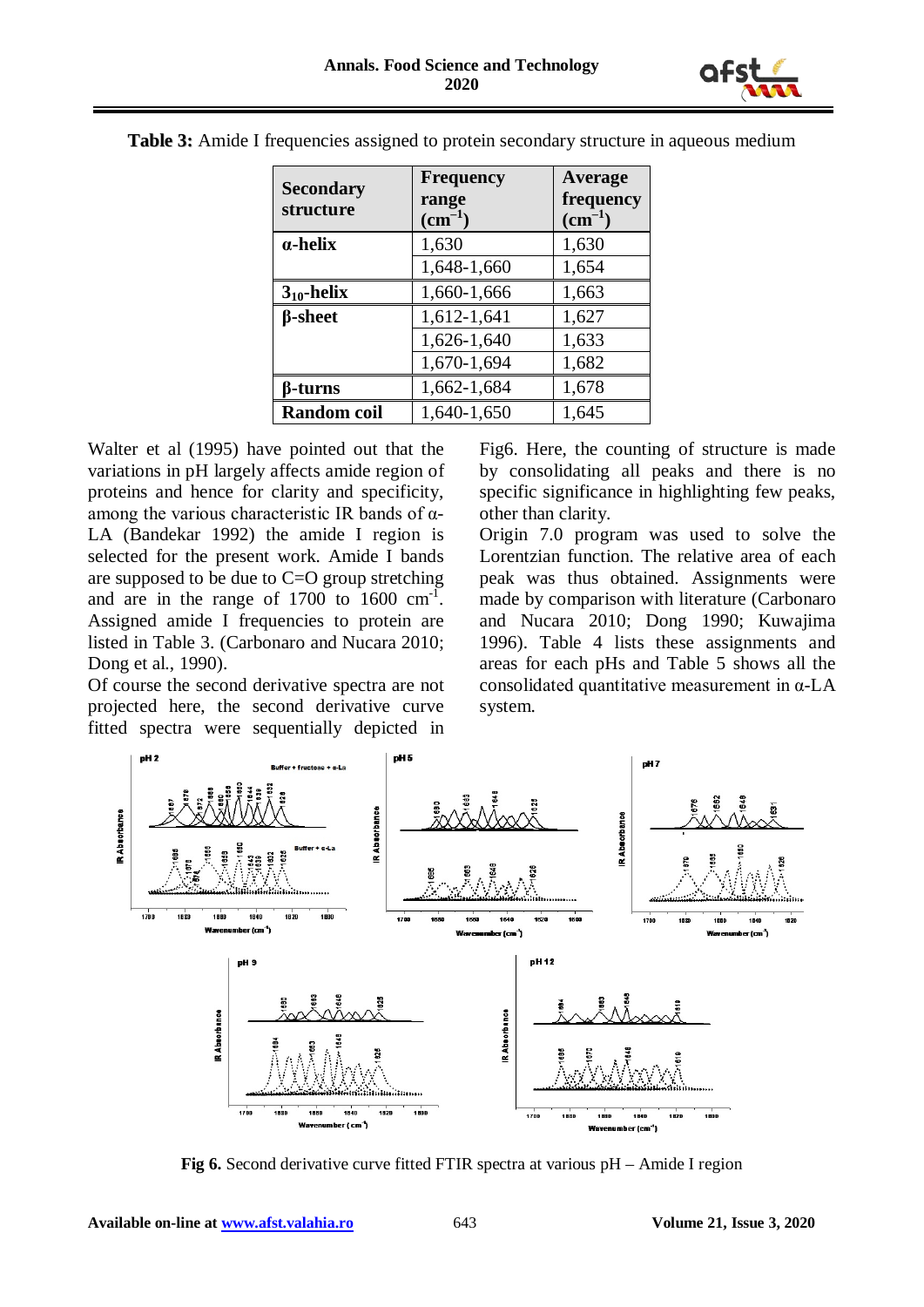

**Table 4.** Assignment of peaks and quantitative measurement of structures with and without cosolvent at various pH values

|                | pH2           |                      |                        |                |                      |                   |                | pH <sub>5</sub>   |               |                 |                  |               |                   |                |                             |                      |                   |                             | pH7                  |                   |  |
|----------------|---------------|----------------------|------------------------|----------------|----------------------|-------------------|----------------|-------------------|---------------|-----------------|------------------|---------------|-------------------|----------------|-----------------------------|----------------------|-------------------|-----------------------------|----------------------|-------------------|--|
| <b>SI.</b>     |               | without cosolvent    |                        | with cosolvent |                      | <b>S1.</b>        |                | without cosolvent |               | with cosolvent  |                  | SL            | without cosolvent |                |                             | with cosolvent       |                   |                             |                      |                   |  |
| N <sub>2</sub> | υ<br>$(cm-1)$ | <b>Areas</b><br>(96) | Assignment             | v.<br>$(cm-1)$ | <b>Areas</b><br>(96) | <b>Assignment</b> | N.             | v<br>$(cm^{-1})$  | Areas<br>(96) | Assignment      | v<br>$(cm^{-1})$ | Areas<br>(96) | <b>Assignment</b> | No.            | $\mathbf{v}$<br>$(cm^{-1})$ | <b>Areas</b><br>(96) | <b>Assignment</b> | $\mathbf{v}$<br>$(cm^{-1})$ | <b>Areas</b><br>(96) | <b>Assignment</b> |  |
|                | 1625          | 8                    | <b>B-sheet</b>         | 1626           | 8                    | <b>B-sheet</b>    |                | 1626              |               | <b>B-sheet</b>  | 1625             | 9             | <b>B-sheet</b>    |                | 1626                        | 8                    | <b>B-sheet</b>    | 1631                        | 12                   | <b>B-sheet</b>    |  |
| $\overline{2}$ | 1632          | 9                    | <b>B-sheet</b>         | 1632           | 10                   | <b>B-sheet</b>    | $\overline{2}$ | 1632              | 11            | <b>B-sheet</b>  | 1631             | 12            | <b>B-sheet</b>    | $\overline{2}$ | 1632                        | 11                   | <b>B-sheet</b>    | 1637                        | 13                   | <b>B-sheet</b>    |  |
| 3              | 1639          | 10                   | <b>B-sheet</b>         | 1639           |                      | <b>B-sheet</b>    | 3              | 1639              |               | <b>B-sheet</b>  | 1638             | 9             | <b>B-sheet</b>    | 3.             | 1639                        |                      | <b>B-sheet</b>    | 1642                        | 9                    | random coil       |  |
| 4              | 1643          |                      | random coil            | 1644           | 9                    | random coil       | 4              | 1643              | 8             | random coil     | 1642             | 9             | random coil       |                | 1643                        | 9                    | random coil       | 1648                        | 10                   | $\alpha$ -helix   |  |
|                | 1650          | 8                    | a-helix                | 1650           | 9                    | a-helix           | 5              | 1648              | 9             | a-helix         | 1648             | 9             | $a$ -helix        |                | 1650                        | 8                    | a-helix           | 1653                        | 13                   | $\alpha$ -helix   |  |
| 6              | 1658          | 8                    | a-helix                | 1656           | 6                    | a-helix           | 6              | 1656              | 11            | $\alpha$ -helix | 1654             | 10            | $\alpha$ -helix   | 6              | 1656                        | 8                    | a-helix           | 1659                        |                      | a-helix           |  |
|                | 1666          | 28                   | 3 <sub>10</sub> -helix | 1660           |                      | a-helix           |                | 1663              | 14            | $310$ - helix   | 1659             | 6             | $\alpha$ -helix   |                | 1665                        | 25                   | $3m$ -helix       | 1662                        | 17                   | $310$ - helix     |  |
| 8              | 1676          |                      | <b>B-tums</b>          | 1666           | 12                   | $310$ - helix     | 8              | 1670              | 6             | <b>B-turns</b>  | 1663             | 11            | $3m$ - helix      | 8              | 1672                        | 3                    | <b>B-tums</b>     | 1669                        | 9                    | <b>B-turns</b>    |  |
| 9              | 1678          | 9                    | <b>B-tums</b>          | 1672           | 5                    | <b>B-turns</b>    | 9              | 1677              | 18            | <b>B-turns</b>  | 1670             | 12            | <b>B-tums</b>     | 9              | 1679                        | 21                   | <b>B-tums</b>     | 1676                        | 16                   | $\beta$ -turns    |  |
| 10             | 1685          | $12^{12}$            | <b>B-sheet</b>         | 1679           | 19                   | <b>B-turns</b>    | 10             | 1685              | 9             | <b>B-sheet</b>  | 1676             | 8             | <b>B-tums</b>     |                |                             |                      |                   |                             |                      |                   |  |
| 11             | -             |                      | -                      | 1687           | 8                    | <b>B-sheet</b>    | 44             | -                 |               | -               | 1680             | 5             | $\beta$ -tums     |                |                             |                      |                   |                             |                      |                   |  |
|                |               |                      |                        |                |                      |                   |                |                   |               |                 |                  |               |                   |                |                             |                      |                   |                             |                      |                   |  |

|                | DH9               |               |                   |                   |               |                   |                | <b>pH</b> <sub>12</sub> |                   |                 |                             |                      |                   |  |  |
|----------------|-------------------|---------------|-------------------|-------------------|---------------|-------------------|----------------|-------------------------|-------------------|-----------------|-----------------------------|----------------------|-------------------|--|--|
| SI.            | without cosolvent |               |                   | with cosolvent    |               |                   | S1.            |                         | without cosolvent |                 | with cosolvent              |                      |                   |  |  |
| N.             | ъ<br>$(c m-1)$    | Areas<br>(96) | <b>Assignment</b> | b.<br>$(cm^{-1})$ | Areas<br>(96) | <b>Assignment</b> | N <sub>2</sub> | v<br>$(cm^{-1})$        | Areas<br>(96)     | Assignment      | $\mathbf{v}$<br>$(cm^{-1})$ | <b>Areas</b><br>(96) | <b>Assignment</b> |  |  |
|                | 1625              | 10            | <b>B-sheet</b>    | 1625              | 9             | <b>B-sheet</b>    |                | 1619                    | 6                 | <b>B-sheet</b>  | 1619                        | 7                    | <b>B-sheet</b>    |  |  |
| $\overline{2}$ | 1630              | 8             | <b>B-sheet</b>    | 1631              | 12            | <b>B-sheet</b>    | $\overline{2}$ | 1625                    | 8                 | <b>B-sheet</b>  | 1625                        | 9                    | <b>B-sheet</b>    |  |  |
| 3              | 1636              | 9             | <b>B-sheet</b>    | 1639              | 8             | <b>B-sheet</b>    | 3              | 1631                    | 10                | <b>B-sheet</b>  | 1631                        | 10                   | <b>B-sheet</b>    |  |  |
| 4              | 1642              | 9             | random coil       | 1643              | 9             | random coil       | 4              | 1638                    | 8                 | <b>B-sheet</b>  | 1637                        | 10                   | <b>B-sheet</b>    |  |  |
| 5              | 1648              | 8             | a-helix           | 1648              | 9             | a-helix           | 5              | 1642                    | 8                 | random coil     | 1642                        | 8                    | random coil       |  |  |
| 6              | 1654              | 9             | a-helix           | 1655              | 10            | a-helix           | 6              | 1648                    | 8                 | $\alpha$ -helix | 1648                        | 8                    | $\alpha$ -helix   |  |  |
| 7              | 1658              | 6             | a-helix           | 1663              | 20            | $3 -$ helix       | 7              | 1654                    | 8                 | $a$ -helix      | 1654                        | 10 <sup>10</sup>     | $a$ -helix        |  |  |
| 8              | 1663              | 10            | $310$ - helix     | 1670              | 9             | <b>B-tums</b>     | 8              | 1659                    | 5.                | $a$ -helix      | 1663                        | 17                   | $3 -$ helix       |  |  |
| 9              | 1669              | 10            | <b>B-turns</b>    | 1676              | 7             | <b>B-tums</b>     | 9              | 1664                    | 10                | $3on$ - helix   | 1670                        | 4                    | <b>B-tums</b>     |  |  |
| 10             | 1676              | 11            | <b>B-turns</b>    | 1680              | 7             | <b>B-sheet</b>    | 10             | 1670                    | 10                | <b>B-turns</b>  | 1676                        | 11                   | <b>B-tums</b>     |  |  |
| 11             | 1684              | 10            | <b>B-sheet</b>    |                   |               |                   | 11             | 1676                    | 7                 | <b>B-turns</b>  | 1684                        | 6                    | <b>B-sheet</b>    |  |  |
|                |                   |               |                   |                   |               |                   | 12             | 1680                    | 5                 | <b>B-turns</b>  |                             |                      |                   |  |  |
|                |                   |               |                   |                   |               |                   | 13             | 1685                    |                   | <b>B-sheet</b>  |                             |                      |                   |  |  |

**Table 5.** Consolidated secondary structures in the protein system  $(3<sub>10</sub> - helices is included in  $\alpha$ -helices)$ 

| pH |                | With cosolvent (fructose) |             |                | <b>Without cosolvent (fructose)</b> |                 |             |                |  |  |  |
|----|----------------|---------------------------|-------------|----------------|-------------------------------------|-----------------|-------------|----------------|--|--|--|
|    | <b>B-sheet</b> | $\alpha$ -helix           | random coil | <b>B-turns</b> | <b>B-sheet</b>                      | $\alpha$ -helix | random coil | <b>B-turns</b> |  |  |  |
|    | 33             | 34                        |             | 24             | 39                                  | 44              |             | 10             |  |  |  |
|    | 30             | 36                        |             | 25             | 34                                  | 34              |             | 24             |  |  |  |
|    | 25             | 41                        |             | 25             | 26                                  | 41              |             | 24             |  |  |  |
|    | 36             | 39                        |             | 16             | 37                                  | 33              |             | 21             |  |  |  |
| 12 | 42.            | 35                        |             |                | 39                                  | 31              |             | 22             |  |  |  |

The strength and the type of the structure can be realized by inspecting the Table 4. This gives a clear idea about the various interactions taking place in the medium and the structural changes that occur due to pH or cosolvent. As an illustration, in the pH 2 second derivative spectrum, 39% contribution is by β-sheets and 16% by α-helix. It is evident that β-sheets are more than the α-helix content indicating the disturbance of stability due to acidic extremity. In other words, this pH doesn't represent native state rather is an indicative of denatured state.

In a similar way, assignments can be made for the second derivative spectra at other pH and the consolidated qualitative measurements obtained are listed in Table 5. An inspection of this Table offers many valid inferences.

As per the explanations earlier cited for Fig 1, the native state is characterized by a large number of α-helix with less number of β-sheet. Further, Permyakov *et al. (*2000) have also reported that the dominant structure in the chosen protein is α-helix in native α-LA.

On this basis, the perusal of Table 5 reveals that pH 7 is found to be native state of the protein which can be well in line with common sense. This is true for both  $\alpha$ -helix and β-sheet structures. Further at pH 7, though the cosolvent is found to have no effect in the α-helix value, it slightly reduces the β-sheet value, thereby indicating its renaturation effect. pH other than 7 shows a reduction in  $\alpha$ -helix indicating the denatured protein by pH variations and the structure is found to be retained by the addition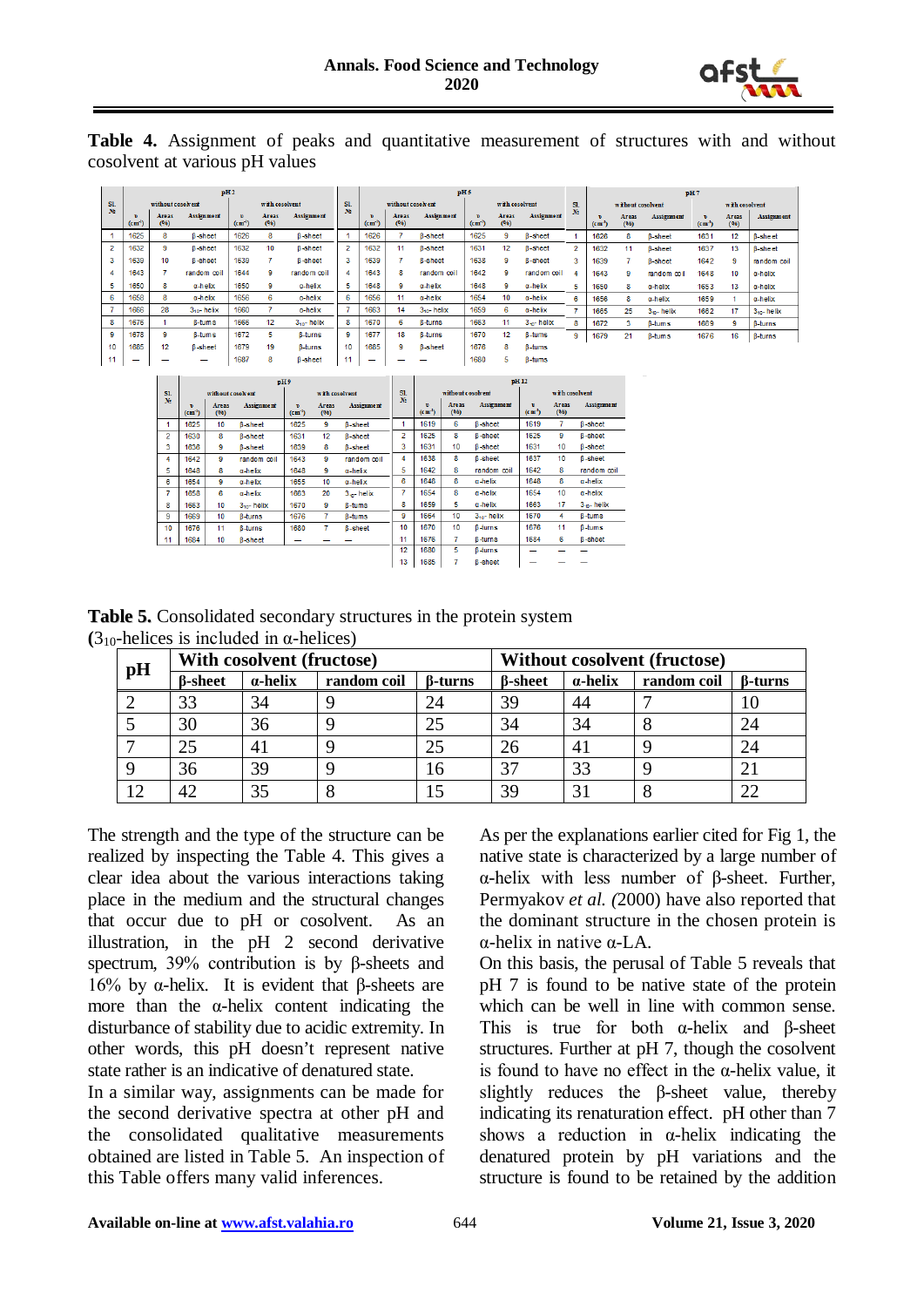

of cosolvent. It is to be noted that the apparent variation found in pH 2 is due to the inclusion of  $3<sub>10</sub>$  helices in to α-helix.

The same is true for the observed trend in β-sheet values and also in other structural components. Cosolvent is unanimously found to support the renaturation process however its role is highly specific in alkaline extremity than in acid extremity.

Kuwajima (1996) has reported that the molten globule state of α-LA has larger volume than that of the native protein. It is a general belief in proteomics that hydrophobic proteins are more compressible due to the presence of voids and absence of hydration. This may be the reason for the observed increase in β-sheets at extreme pHs (Table 5). This point of view leads to guess that the increase in void area of molten globule state tends to increase the hydrophobic interactions existing in the interior. All such predictions declare that the denaturation of protein is due to the existing excess hydrophobic interactions.

A decreasing trend of β-turn is found towards pH extremities as observed by Boye *et al. (1997)* in α-LA analysis. They have attributed this trend to the enhanced surface activity of  $\alpha$ -LA.

Random coils are also considered as a well accepted structure of proteins by Pauling and Corey (1950). Though these coils are lack of well defined patterns, cosolvent and pH are found to have least effect on these coils. This may be due to the dominant role of other major secondary structures.

As cited earlier,  $\beta$ -sheets and  $\alpha$ -helix are attributed to intermolecular and intramolecular hydrogen bonding interactions respectively. Thus it is here evident that the intra interactions got strengthened as α-helix are increased and inter interactions got improved because of reduction in β-sheet while the overall impact is to improve the protein stability.

Ultrasonic analysis in this study reveals that the addition of cosolvent tends to decrease the overall adiabatic compressibility and volume of the proteins. This is an indication of the expulsion of water-containing voids and increased intramolecular bonding within the protein interior. This entire phenomenon is fully backed by the increased osmotic stress acting on the proteins (Timasheff 1992; Timasheff 2002). Further, the cosolvent tends to stabilize proteins due to steric exclusion effect (Timasheff 2002). All such contrary driving forces support protein stabilization against pH. This trend is supported by the FTIR result that shows the increases of  $\alpha$ -helix structure due to the addition cosolvent.

The ends of two adjacent segment of an antiparallel β-sheet are connected by β-turns. Acharya *et al. (1991)* remarked that β-sheet found in α-LA belongs to antiparallel type. In terms of β-turns, an increasing trend is observed in acidic region whereas a decreasing trend is found in alkaline region. Such observations reveal that presence of cosolvent with  $\alpha$ -LA supports for higher stability in the acidic region. This is one of the noteworthy findings of the present study.

It is obvious that the secondary structural variations are occurred due to changes in pH and addition of cosolvent in α-LA. Neither the pH nor the cosolvent can offer chances for the covalent interactions. Thus, this trend suggests that the existing interactions are of noncovalent type in the present system.

# **CONCLUSIONS**

*Major findings of the present analyses are:* 

*Ultrasonic and FTIR spectroscopic studies both confirm the denaturation of protein due to pH variations. Acidic pH is found to contain high degree of molten-globule state and its impact on denaturating a protein are poor in magnitude* due to higher content of α-helix compared to alkaline pH.

*Large amount of α-helix is found thereby the major domain in α-LA is ascertained as helical structure.*

*Protein stability is achieved by the presence of fructose through enhanced non-covalent interactions and preferential exclusion mechanism. This is confirmed by the distortion of structural content in FTIR studies*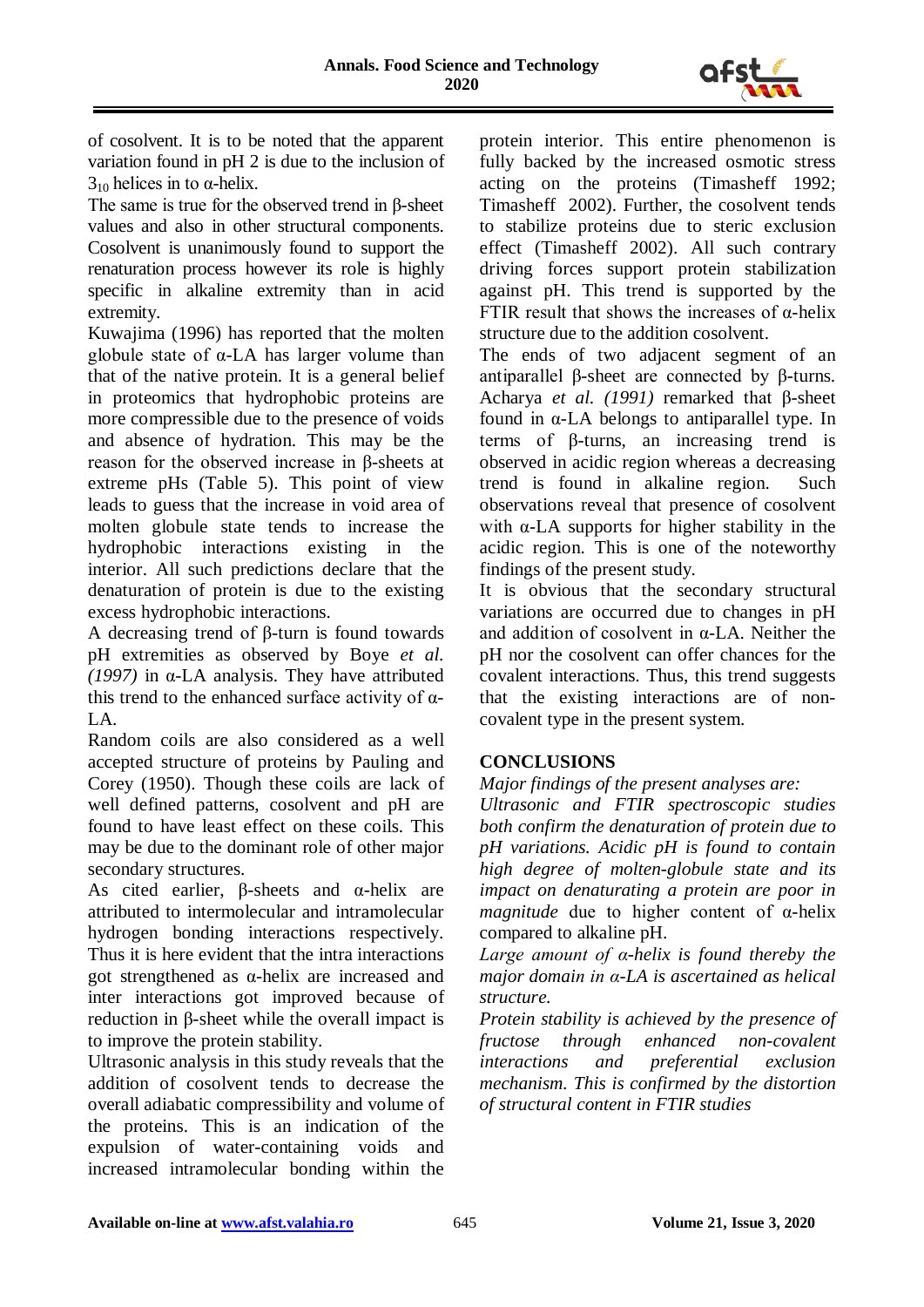

#### **REFERENCES**

- [1] Gekko,K., Morikawa,T., Preferential Hydration of Bovine Serum Albumin in Polyhydric Alcohol-Water Mixtures1, *The Journal of Biochemistry,* 90(1), 1981, p: 39–50.
- [2] Gerlsma, S.Y., Stuur, E.R., The effect of polyhydric and monohydric alcohols on the heat-induced reversible denaturation of lysozyme and ribonuclease, *International Journal of Peptide and Protein Research,*4(6), 2002, p. 377–383.
- [3] Lin,L.N., Brandts,J.F., Brandts,J.M., Plotnikov,V., Determination of the Volumetric Properties of Proteins and Other Solutes Using Pressure Perturbation Calorimetry, *Analytical Biochemistry,* 302(1), 2002, p: 144–160.
- [4] Velusamy,V., L. Palaniappan,L., Effect of pH and Glucose on the Stability of αlactalbumin, *Food Biophysics,* 11, 2016, p: 108–115.
- [5] Hakin,A.W., Duke,M.M., Klassen,S.A., McKay,R.M., Preuss,K.E., Apparent molar heat capacities and volumes of some aqueous solutions of aliphatic amino acids at 288.15, 298.15, 313.15, and 328.15 K, *Canadian Journal of Chemistry,* 72(2), 1994, 362–368.
- [6] Zhang,Z., Maya Desdier,L.E., Scanlon,M.G., Ergometric studies of proteins: New insights into protein functionality in food systems, *Trends in Food Science & Technology*, 45(2), 2015, p: 251–263.
- [7] Kanjilal,S., Taulier,N., Le Huérou,J.Y., Gindre, M., Urbach , W., Waks, M., Ultrasonic Studies of Alcohol-Induced Transconformation in β-Lactoglobulin: The Intermediate State, *Biophysical Journal,* 85(6), 2003,p: 3928–3934.
- [8] Awasthi,A., Shukla,J.P., Ultrasonic and IR study of intermolecular association through hydrogen bonding in ternary liquid mixtures, *Ultrasonics*, 41, 2003,p: 477- 486.
- [9] Waris, B.N., Bano,B., Abdul Raziq,A.H., Flexibility and viscometric studies of globular proteins ovalbumin and

ovotransferrin, *Indian Journal of Biochemistry.& Biophysics*, 40, 2003,p: 98- 107.

- [10] Satyanarayana,U., Biochemistry, Books and Allied (P) Ltd, Calcutta, India 2000
- [11] Tatsumi,E., Yoshimatsu,D., Hirose,M., Conformational State of Ovalbumin at Acidic pH as Evaluated by a Novel Approach Utilizing Intrachain Sulfhydryl-Mixed Disulfide Exchange Reactions, *Biochemistry*, 37, 1998, p: 12351-12359.
- [12] Waris,B.N., Hasan, U., Srivastava,N., Stabilization of ovalbumin by maltose, *Thermochim. Acta,* 375, 2001, p: 1-7.
- [13] Green, A.A., The Preparation of Acetate and Phosphate Buffer Solutions of Known Ph and Ionic Strength, *Journal of Ambient Chemical Society,* 55,1993, p: 2331-2336.
- [14] Belyakova,L.E., Antipova,A.S., Semenova,M.G., Dickinson,E., Merino,L.M., Tsapkina,E.N., Effect of sucrose on molecular and interaction parameters of sodium caseinate in aqueous solution: relationship to protein gelation, *Colloids and Surfaces B: Biointerfaces,* 31, 2003, p: 31–46.
- [15] Elving,P.J., Markowitz,J.M., Rosenthal,I., Preparation of Buffer Systems of Constant Ionic Strength, Analytical Chemistry, 28, 1956, p: 1179-1180.
- [16] Robert,P.H., Green,D.W., Maloney,J.O., Perry's Chemical Engineering Hand Book, McGraw Hill 6<sup>th</sup> Edn. New York, 1997
- [17] Nolting,B., Sligar,S.G., Adiabatic compressibility of molten globules, Biochemistry, 32, 1993, p: 12319–12323.
- [18] Kharakoz,D.P., Sarvazya ,A.P., Hydrational and intrinsic compressibilities of globular proteins, *Biopolymers,* 33(1), 1993, p: 11–26.
- [19] Campbell, M.K., Farrell, S.O., Biochemistry, Baba Barkah Nath Printers, Delhi, 2006.
- [20] Malhotra, S., Verma, A., Tyagi, N., Kumar,V., Biosensors: Principle, types and applications, *IJARIIE*, 3, 2017,p: 3639  $-3644.$
- [21] Noguchi,T., Light-induced FTIR difference spectroscopy as a powerful tool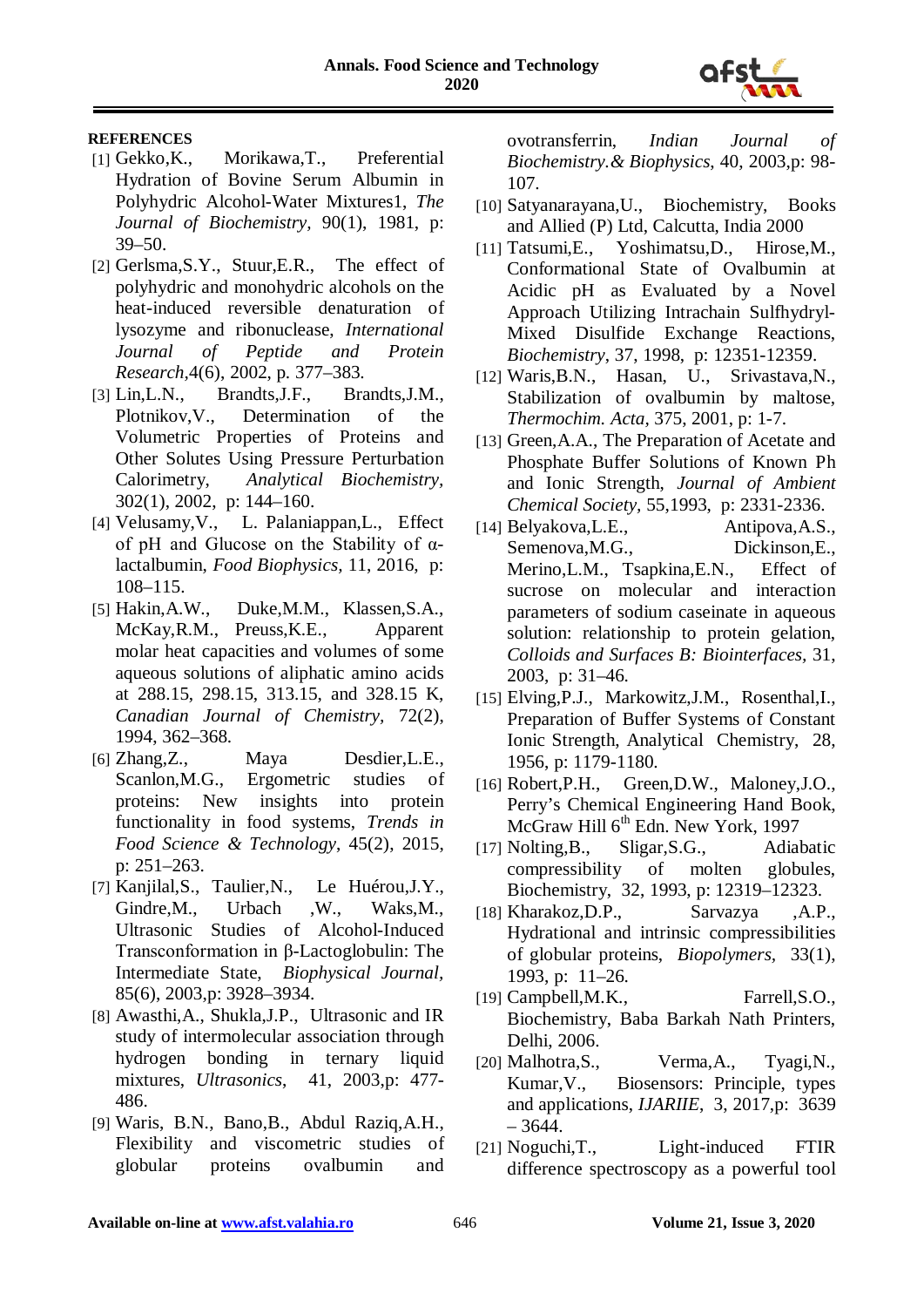

toward understanding the molecular mechanism of photosynthetic oxygen evolution, Photosynth. Res. 91, 2007, p: 59- 69.

- [22] Schultz, C.P.,, Illuminating folding intermediates, Nat. Struct. Biol. 7, 2000, p: 7-10.
- [23] Ramajo,A.P., Petty,S.A., Starzyk,A., Decatur,S.M., Volk,M., The α-Helix Folds More Rapidly at the C-Terminus Than at the N-Terminus, J. Am. Chem. Soc., 127 (2005) 13784-13785.
- [24] Acharya,K.R., Ren,J., Stuart,D.I., Phillips, D.C., Fenna, R.E., Crystal structure of human α-lactalbumin at 1.7 Å resolution, *J. Mol. Biol*. 22, 1991, p: 571-581.
- [25] Permyakov, E.A., Berliner, L.J., α‐Lactalbumin: structure and function, *FEBS Letter,* 473, 2000, p: 269-274.
- [26] Palaniappan,L., Velusamy,V., Ultrasonic study of human cerebrospinal fluid, *Indian Journal of Pure & Applied Physics,* 42, 2004, p: 591-594.
- [27] Boye,J.I., Alli,I., Ismail,A.A., Use of Differential Scanning Calorimetry and Infrared Spectroscopy in the Study of Thermal and Structural Stability of α-Lactalbumin, *Journal of Agriculture Food Chemistry,* 45, 1997,p: 1116-1125.
- [28] Swain, S.K., Priyadarshini,P.P., Ultrasonic and viscometric study of soya protein in aqueous solution, *Indian Journal of Pure & Applied Physics*, 48, 2010, p: 539-542.<br>[29] Velusamy, V., Nithyanandhai
- V., Nithyanandham, S., Palaniappan,L., Ultrasonic study of adsorption in polysaccharide metabolism, *Main Group Chemistry*, 6, 2007, p: 53-61.
- [30] Walter, S., Hubner, B., Ulrich Hahn, Franz X. Schmid, Destabilization of a Protein Helix by Electrostatic Interactions, *J. Mol. Biol.* 252, p: 1995, 133–143.
- [31] Ravichandran, S., Ramanathan, K., Ultrasonic investigations of  $M_nSO_4$ , NiSO<sub>4</sub> and CuSO4 Aqueous In Polyvinyl Alcohol Solution At 303K, *Rasayan Journal Chemistry,* 3, 2010, p: 375-384.
- [32] Kadi,N.El., Taulier,N., Huerou,L., Gindre,M., Urbach,W., Nwigwe,I., Kahn,P.C., Waks,M., Unfolding and

Refolding of Bovine Serum Albumin at Acid pH: Ultrasound and Structural Studies, *Biophys. Journal*, 91, 2006, p: 3397-3404.

- [33] Carbonaro,M., Nucara,A., Secondary structure of food proteins by Fourier transform spectroscopy in the mid-infrared region, *Amino Acids,* 38, 2010, p: 679-690.
- [34] Dong,A., Huang,P., Caughey,W.S., Protein secondary structures in water from secondderivative amide I infrared spectra. *Biochemistry,* 29, 1990, p: 3303-3308.
- [35] Cabilio, N.R., Omanovic, S, Roscoe, S.G., Electrochemical Studies of the Effect of Temperature and pH on the Adsorption of α-Lactalbumin at Pt, *Langmuir,* 16, 2000, p: 8480-8488.
- [36] Miecznik,P., Golebiewski,Z., Ultrasonic relaxation study of preferential salvation in quasi-two-components aqueous solutions of amides and zinc salts, *Ultrasonics,* 42**,**  2004, p: 629-634.
- [37] Paolantoni,M., Sassi,P., Morresi,A., Santini,S., Hydrogen bond dynamics and water structure in glucose-water solutions by depolarized Rayleigh scattering and low-frequency Raman spectroscopy, The Journal of Chemical Physics, 127(2), 2007, p: 024504.
- [38] Belton,J.W., Twidle,A.H.., The surface tensions of amino-acid solutions as a function of pH. Transactions of the Faraday Society, 36, 1940, p: 1198-1208.
- [39] Breslow,R., Guo,T., Surface tension measurements show that chaotropic saltingin denaturants are not just water-structure breakers. *Proceedings of the National Academy of Sciences*, 87(1), 1990, p: 167– 169.
- [40] Gekko,K., Hasegawa,Y., Compressibilitystructure relationship of globular proteins. *Biochemistry,* 25, 1986, p: 6563–6571.
- [41] Chanasattru,W., Decker,E.A., McClements,D.J., Physicochemical basis for cosolvent modulation of β-lactoglobulin functionality: Interfacial tension study, *Food Research International,* 40(8), 2007, p: 1098–1105.